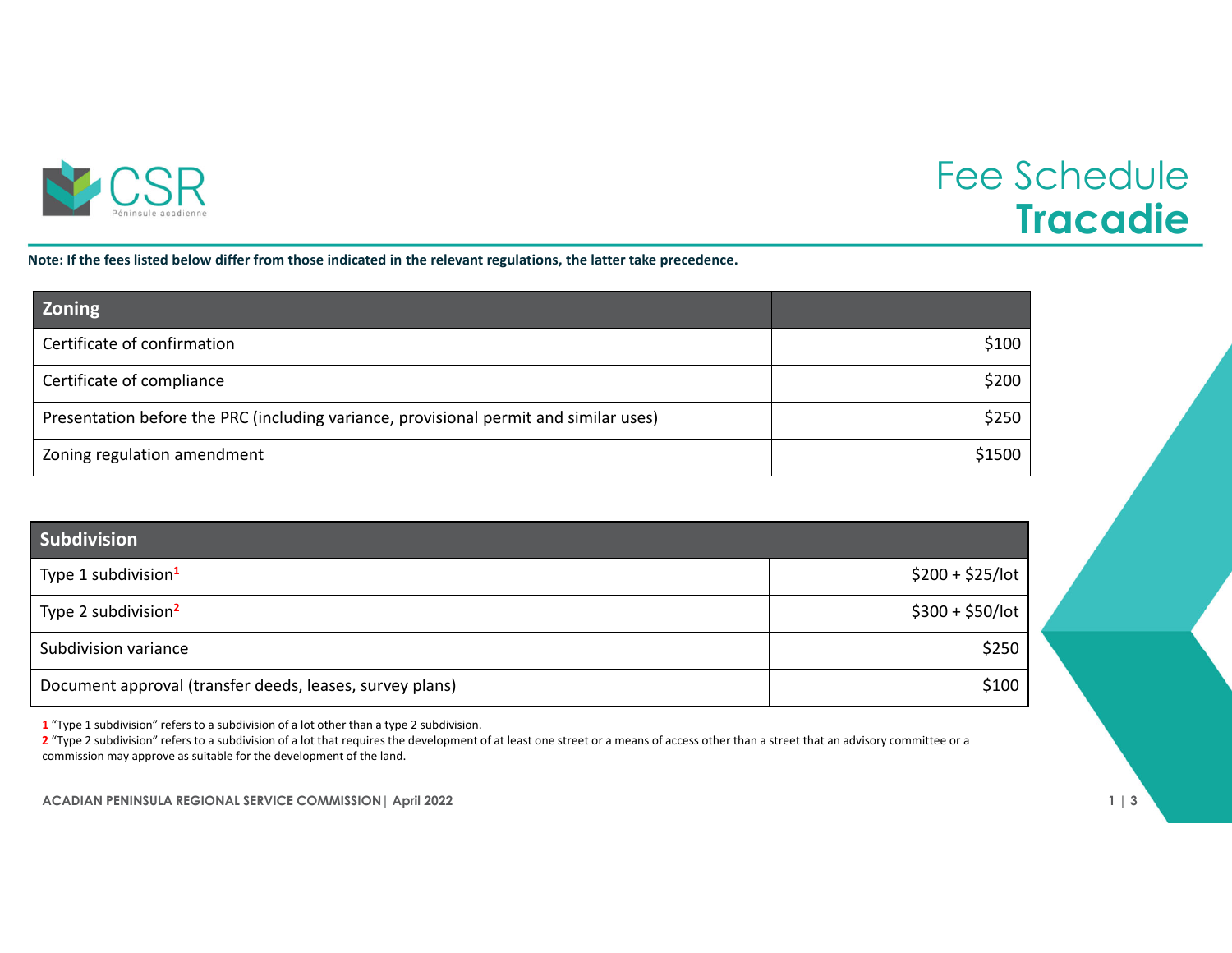

## Fee Schedule **Tracadie**

Note: If the fees listed below differ from those indicated in the relevant regulations, the latter take precedence.

| <b>Construction permits</b>                                               |                  |
|---------------------------------------------------------------------------|------------------|
| Construction costs / base rate                                            | \$5              |
| Construction costs per \$1,000 assessed value                             | \$5              |
| <b>Demolition costs</b>                                                   | \$25             |
| Development costs for permits ranging from \$25,000 to \$50,000           | \$0              |
| Development costs for permits ranging from \$50,001 to \$100,000          | \$0              |
| Development costs for permits of \$100,001 or more                        | \$0              |
| The cost of a permit is doubled in the case of an infraction <sup>1</sup> | YES <sup>4</sup> |
| Type A development costs <sup>2</sup>                                     | \$50             |
| Type B development costs <sup>3</sup>                                     | \$80             |
| Type A permit renewal <sup>2</sup>                                        | \$50             |
| Type B permit renewal <sup>3\$</sup>                                      | \$80             |
| Construction costs (permit renewal)                                       | \$0              |

**ACADIAN PENINSULA REGIONAL SERVICE COMMISSION| April 2022 2 | 3**